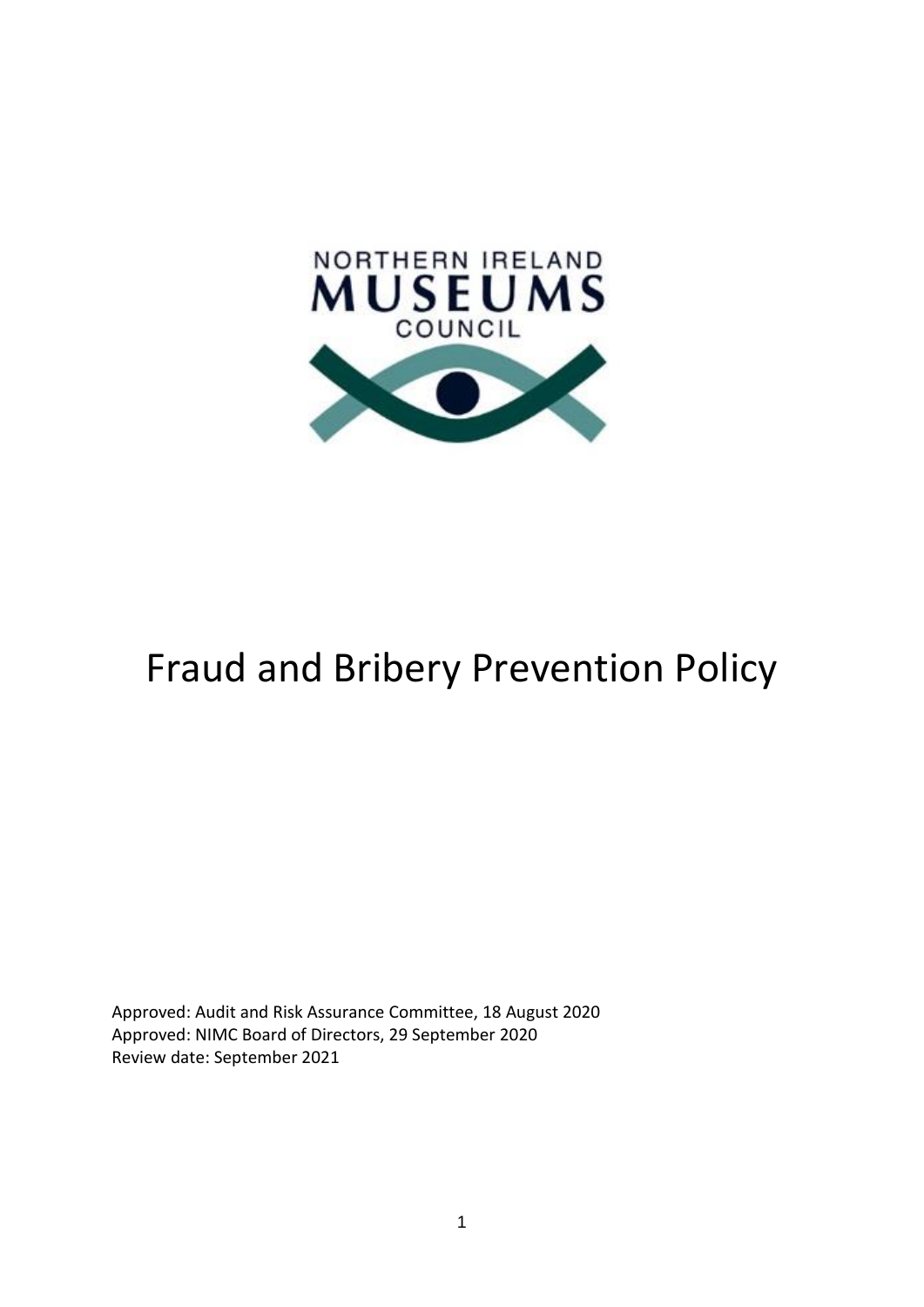| <b>Policy Title</b>               | Fraud and Bribery Prevention Policy                     |
|-----------------------------------|---------------------------------------------------------|
| <b>Policy Sponsor &amp; Owner</b> | <b>Director</b>                                         |
| <b>Committee</b>                  | Audit Committee - Board                                 |
| <b>Date Approved</b>              | Audit Committee - 18 August 2020                        |
|                                   | Board - 29 September 2020                               |
| <b>Review date</b>                | September 2021                                          |
| <b>Related Policies</b>           | <b>Gifts and Hospitality Policy</b>                     |
|                                   | <b>Raising Concerns Policy</b>                          |
|                                   | Code of Conduct for Staff                               |
|                                   | Code of Conduct for Board Members                       |
|                                   | Board of Directors Code of Practice                     |
| <b>Related Procedures</b>         | <b>Procurement Procedures</b>                           |
|                                   | Fraud and Bribery Prevention Response Plan              |
|                                   | <b>Travel and Subsistence Claims Procedures</b>         |
| <b>Related Guidance:</b>          | Managing Fraud Risk in a Changing Environment: A Good   |
|                                   | <b>Practice Guide</b>                                   |
|                                   | Managing the Risk of Bribery and Corruption: Self-      |
|                                   | Assessment Checklist (Nov 2017)                         |
|                                   | Whistleblowing in the Public Sector: A Good Practice    |
|                                   | <b>Guide for Workers and Employers</b>                  |
|                                   | Fraud Act 2006                                          |
|                                   | DAO (DFP) 09/11: Bribery Act 2010                       |
|                                   | The Bribery Action 2010: Guidance - Ministry of Justice |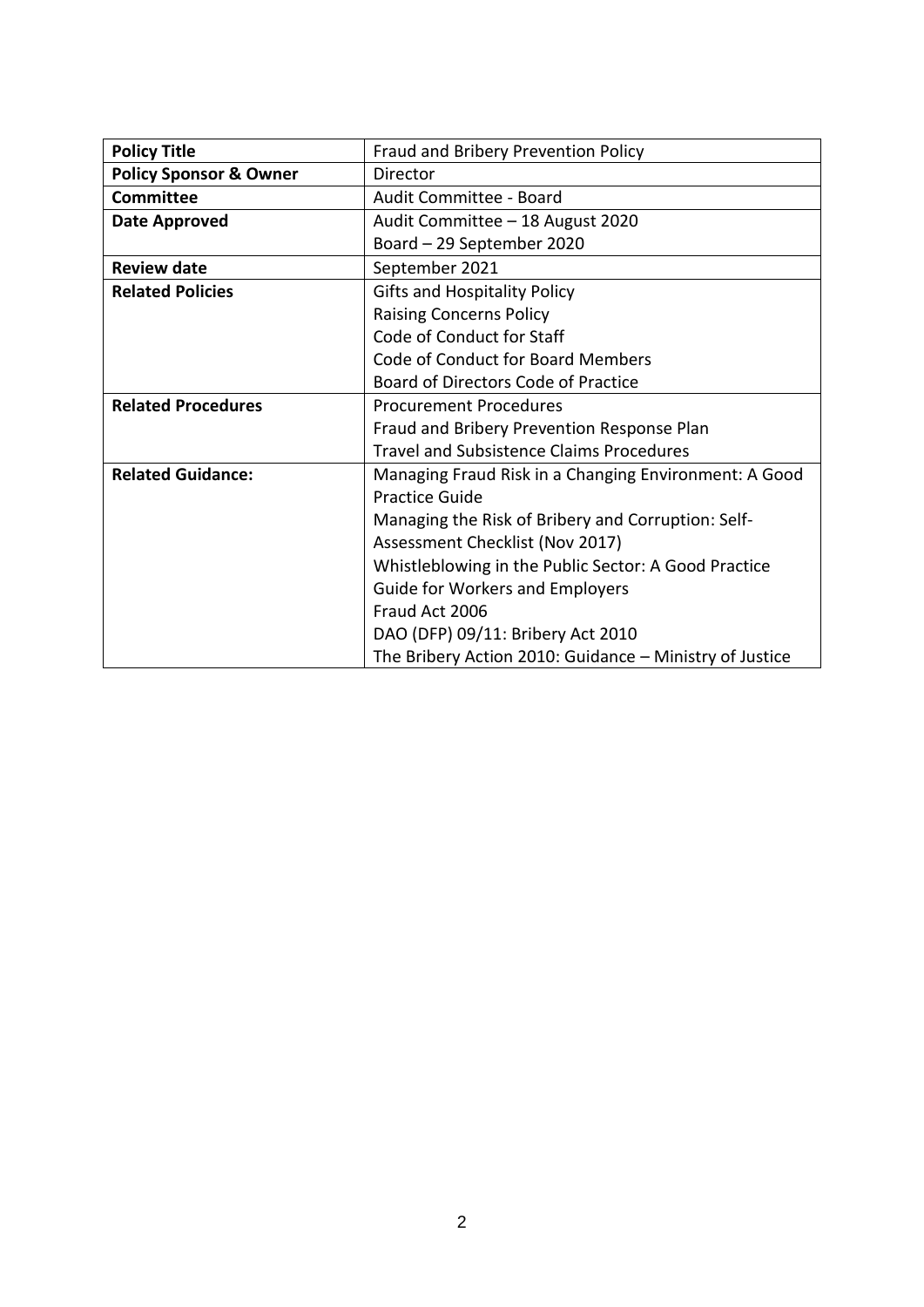## **1. Introduction**

- **1.1** The Northern Ireland Museums Council (NIMC) expects Board members and staff to act honestly and with integrity at all times and to safeguard the resources which are at the Council's disposal.
- **1.2** NIMC will not tolerate any level of fraud, money bribery or corruption.
- **1.3** NIMC's policy is to thoroughly investigate all suspected frauds and bribery allegations (anonymous or otherwise) and where appropriate, refer matters to the police at the earliest juncture.
- **1.4** NIMC is also committed to ensuring that opportunities for fraud and corruption are reduced to the lowest possible level of risk.

#### **2. Purpose**

- **2.1** The purpose of this policy is to confirm that NIMC has zero tolerance towards fraud and bribery and to detail its responsibilities regarding the prevention of fraud and bribery.
- **2.2** This policy covers fraud and bribery within NIMC and applies to staff, Board Members, contractors and recipients of grants awarded by NIMC.
- **2.3** The procedures to be followed in the event of a fraud or bribery being detected or suspected are detailed in the Fraud and Bribery Response Plan.

# **3. What is Fraud?**

- **3.1** Fraud is the obtaining of financial advantage or causing of loss by implicit or explicit deception. It is the mechanism through which the fraudster gains unlawful advantage or causes unlawful loss.
- **3.2** Fraud is not a victimless crime and is generally used to describe such acts as deception, bribery, forgery, extortion, corruption, theft, conspiracy, embezzlement, misappropriation, money-laundering, false representation, concealment of material facts and collusion.
- **3.3** Computer fraud is where information technology equipment has been used to manipulate computer programs or data dishonestly (for example by altering or substituting records, destroying or suppressing records, duplicating or creating spurious records), or where the existence of an IT system was a material factor in the perpetration of fraud (i.e. where the fraud was unlikely to have occurred if there had been no IT system). Theft or fraudulent use of computer facilities, computer programs and the Internet is included in this definition. The suspicion that any of these acts has taken place should be regarded as potentially fraudulent.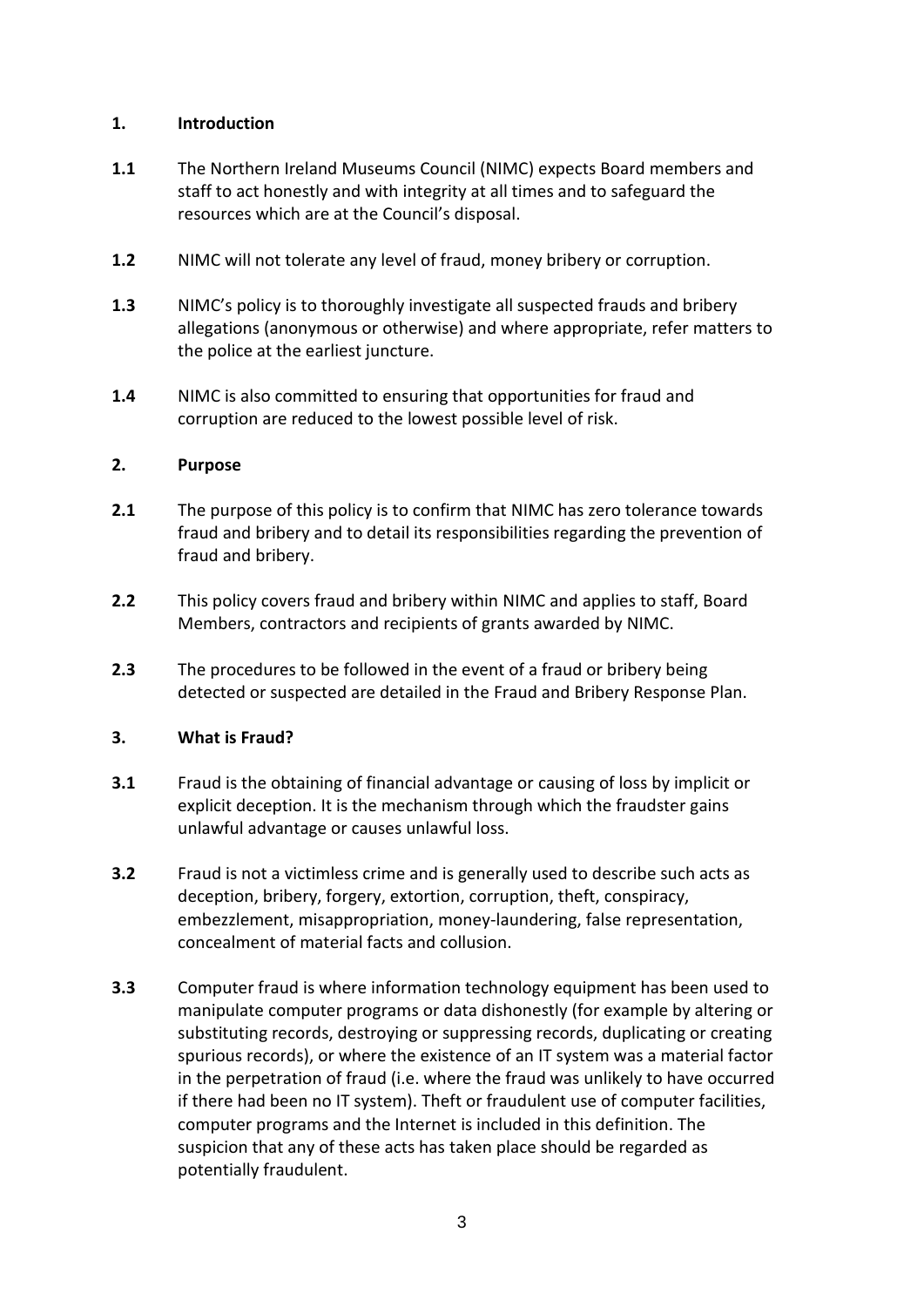- **3.4** The Fraud Act 2006 came into effect on 15<sup>th</sup> January 2007. The Act states that a person is guilty of fraud if s/he is in breach of any of the following:
	- **Fraud by false representation**, ie if a person dishonestly makes a false representation and intends by making the representation to make a gain for himself or another, or to cause loss to another or expose another to risk of loss;
	- **Fraud by failing to disclose information**, i.e. if a person dishonestly fails to disclose to another person information which s/he is under a legal to duty to disclose and intends, by means of abuse of that position, to make a gain for himself or another, or to cause loss to another or expose another to risk of loss; and,
	- **Fraud by abuse of position**, i.e. if a person occupies a position in which s/he is expected to safeguard, or not to act against, the financial interests of another person, and s/he dishonestly abuses that position, and intends, by means of the abuse of that position, to make a gain for himself or another, or to cause loss to another or to expose another to a risk of loss.

# **4. What is Bribery?**

The Bribery Act 2010 received Royal Assent on 8 April 2010. The Act creates a new offence under section 7 which can be committed by commercial organisations which fail to prevent persons associated with them from committing bribery on their behalf. NIMC may be perceived as such an organisation.

Guidance from the Ministry of Justice indicates that organisations will have a full defence against prosecution regarding an associated person bribing another with the intention of obtaining or retaining business, if it can show that it had adequate procedures in place to prevent associated persons from bribing.

In light of this the procedures which follow are informed by the six recommended principles, namely that:

- the procedures are proportionate to the bribery risks the Council faces, and the nature and scale of the organisation;
- there is a top-level commitment within NIMC to preventing bribery by persons associated with it;
- the risks relating to bribery are assessed;
- due diligence is applied proportionally and on a risk based approach in respect of persons performing services for NIMC;
- bribery prevention policies and procedures are embedded and understood throughout NIMC;
- NIMC's policies and procedures designed to prevent bribery are monitored and reviewed.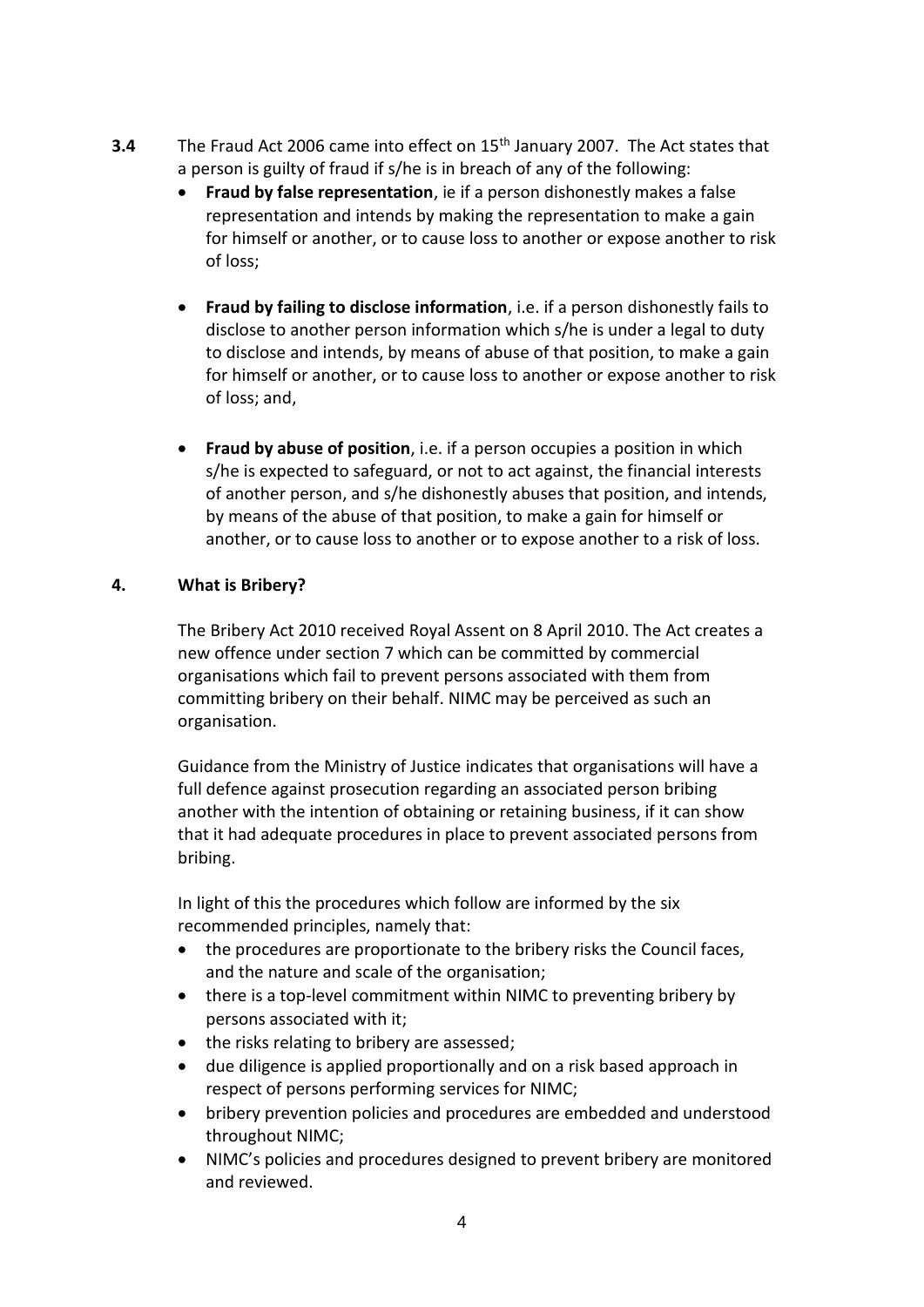## **5. Roles and Responsibilities**

#### **5.1 Director**

The Director, as Accounting Officer for NIMC, is responsible for establishing and maintaining a sound system of internal controls, which include the management of the risk of fraud and bribery.

Such controls will include:

- advising the Board on the establishment and maintenance of an anti-fraud and bribery policies;
- ensuring that fraud and bribery are appropriately assessed within the Council's overall risk management framework;
- operating appropriate pre-employment screening measures;
- ensuring all staff are aware of the Fraud Prevention Policy and that fraud awareness training is provided as appropriate and, if necessary, more specific anti-fraud training and development is provided to relevant staff;
- taking account of reports on incidents of fraud and bribery, and implementing any necessary changes to procedures as a consequence of reported findings;
- where possible ensure a segregation of duties amongst staff and a regular review of associated systems;
- and, testing the potential for fraud within any new procedures prior to their introduction.

# **5.2 Board Members and Staff**

Board Members and Staff have a duty to ensure that public funds are safeguarded and therefore must act with propriety in the use of the Council's resources. They will conduct themselves in accordance with the seven principles of public life detailed in the first report of the Nolan Committee 'Standards in Public Life', and be vigilant to the possibility of fraudulent activity in their day to day work.

It is expected that Board Members and staff would immediately report any suspicion that a fraud is being attempted or perpetrated, or if they see suspicious acts or events.

Board Members and Staff will be expected to assist and cooperate with all investigations concerning the perpetration of fraud through, for instance, making information available, attending interviews and providing witness statements. As they must have, and be seen to have, high standards of personal integrity, it is essential that staff members protect their reputation as such by maintaining a clear understanding of Council's systems and procedures, especially those relating to the acceptance of gifts and hospitality, expenses, annual leave, flexi-time and leave of absence.